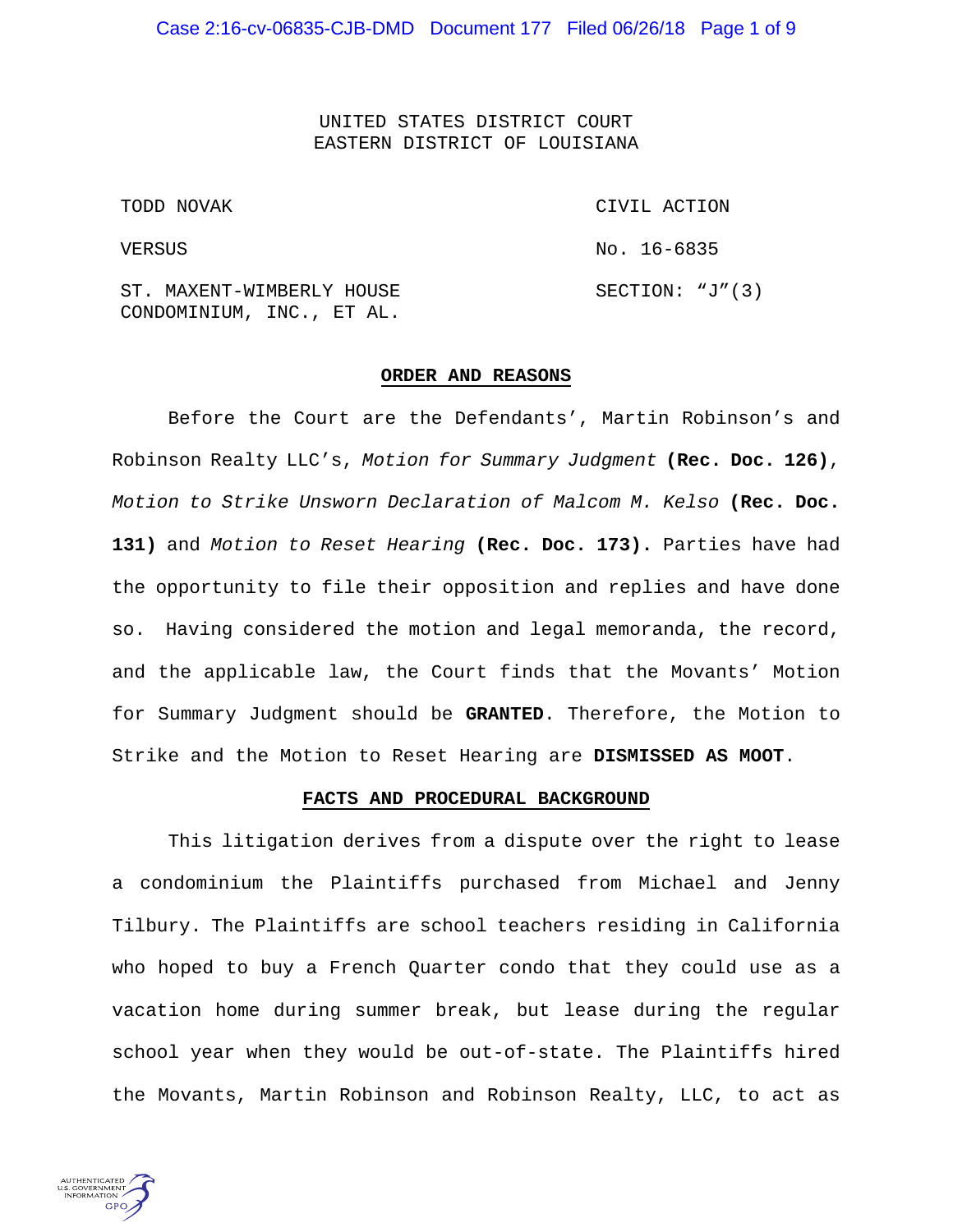### Case 2:16-cv-06835-CJB-DMD Document 177 Filed 06/26/18 Page 2 of 9

their real estate agent in making this purchase. Plaintiffs successfully purchased a condo property with the help of the Movants, but their plan to lease the condo was thwarted when the condo's board of directors informed them that the minimum lease length had been extended from six months to one year.

Plaintiffs subsequently filed suit against the condo's board, the board members in their individual capacities, the sellers, the sellers' real estate agent, the insurance companies, and importantly here, their own real estate agent, and real estate agent company, the Movants. Against the Movants, Plaintiffs allege only two (of their total seventeen) causes of action listed in their second amended complaint (Rec. Doc. 53): (1) Movants were negligent for failing to inform Plaintiffs of "the affairs" at the condo complex and its "latent defects" and for failure to ascertain "proper documentation" existed and also (2) Movants participated in a civil conspiracy perpetrated against Plaintiffs by the condo board, sellers' real estate agents, and sellers.

The Movants then filed their Motion for Summary Judgment (Rec. Doc. 126). Plaintiffs responded with opposition (Rec Doc. 128), which cited the unsworn declaration of Malcom M. Kelso (Rec. Doc. 128-3), as the basis for its claims against Movants. Movants responded with their Motion to Strike Unsworn Declaration of Malcolm M. Kelso (Rec. Doc. 131). Plaintiffs filed their opposition to that motion as well (Rec. Doc. 155). Plaintiffs also filed a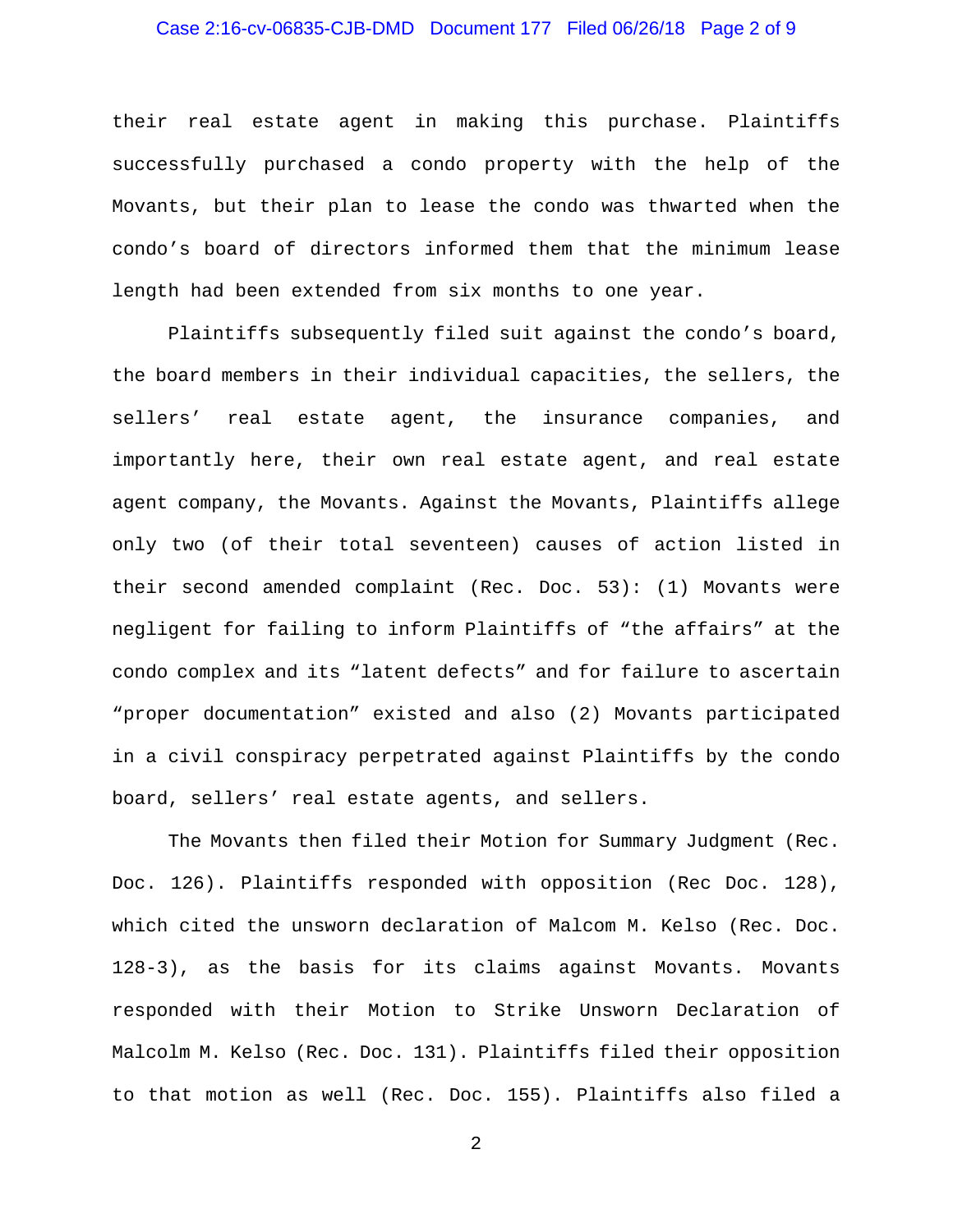### Case 2:16-cv-06835-CJB-DMD Document 177 Filed 06/26/18 Page 3 of 9

reply (Rec. Doc. 176) to Plaintiffs' opposition to their Motion for Summary Judgment.

#### **PARTIES' ARGUMENTS**

Movants argue that they are entitled to summary judgment as to both Plaintiffs' negligence and civil conspiracy claims. Movants argue that the negligence claim must fail because Plaintiffs (1) could not identify any documents that Movants failed to obtain on their behalf and (2) conceded they had no factual basis to believe that Movants possessed or withheld knowledge of any defects or managerial affairs from them (Rec. Docs. 124-4, 124-5). In a typical exchange Plaintiff Todd Novak admits the following:

Q. And then No. 20, no, I'm sorry. No. 200. The allegation is, Robinson Realty and Robinson had knowledge regarding the affairs at St. Maxent, and they did not disclose the same to the Novaks.

A. I don't know what Martin Robinson knew about the affairs of St. Maxent.

Q. And you also circled No. 201. The allegation is, Robinson Realty and Robinson had knowledge regarding the latent defects in the property, and they did not disclose the same to the Novaks.

A. I don't know what Martin Robinson and Robinson Realty were aware of.

Plaintiffs have filed in opposition to Movants' claim that no factual basis exists for the negligence, but that memorandum is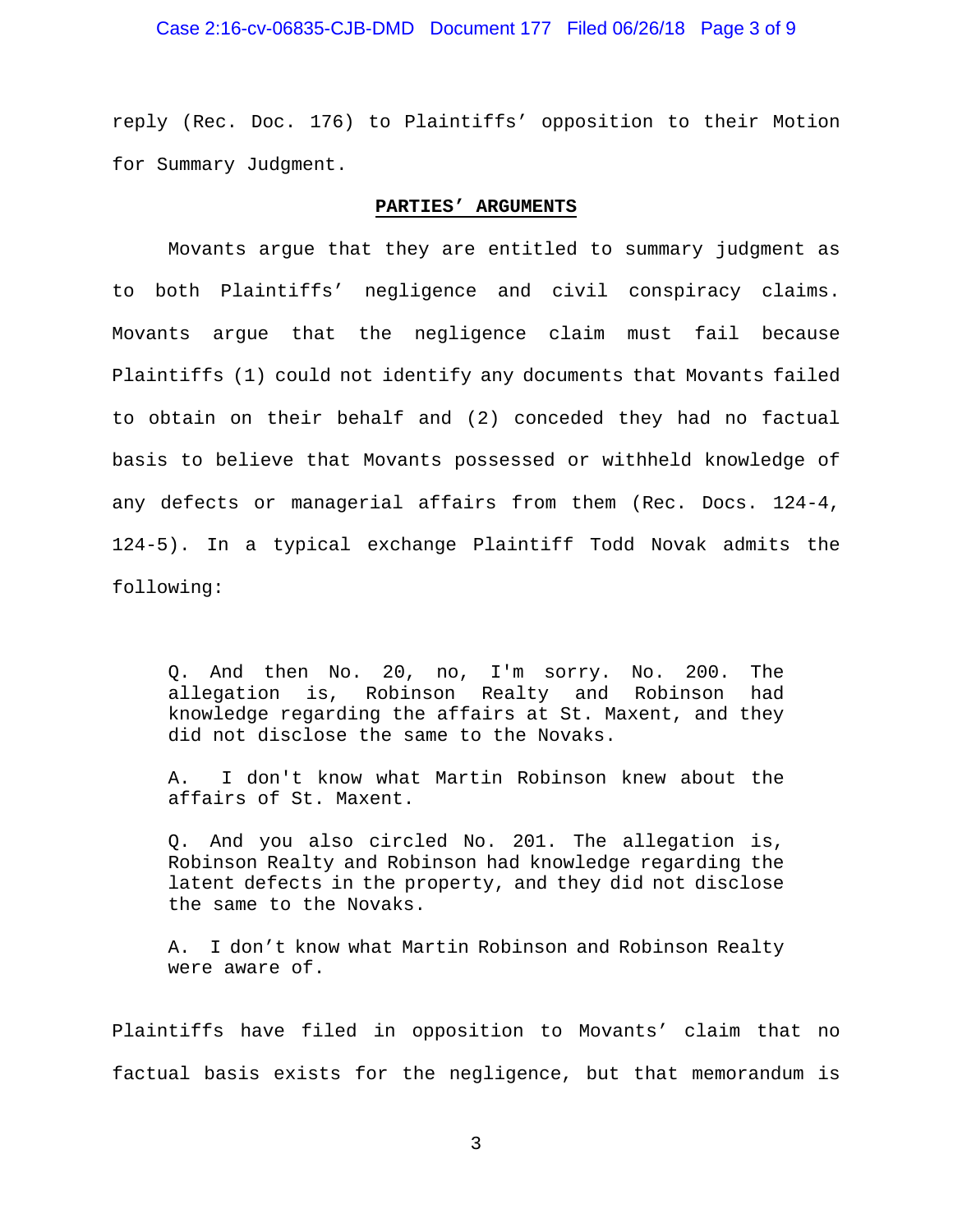# Case 2:16-cv-06835-CJB-DMD Document 177 Filed 06/26/18 Page 4 of 9

mostly a regurgitation of Plaintiffs' memorandum in opposition (Rec. Doc. 129) to the Tilbury's motion for partial summary judgment (Rec. Doc. 119). In opposition, Plaintiffs complain the depositions were confusing and again allege a duty to turn over certain documents imposed by La. R.S. § 9:1124.107. They also argue Movants had "constructive knowledge" of defects and managerial affairs at the condominium complex. Finally, Plaintiffs cite the declaration of Malcom M. Kelso ("Declaration") as support for a factual basis for their negligence claim.

Movants argue that § 1124.107 is inapplicable to Movants and that the law provides a limited remedy which has been waived. Also, that the declaration should be stricken because Mr. Kelso (Kate Novak's father) has no personal knowledge of Robinson's knowledge. Mr. Kelso only became involved months after the purchase. They argue that Fed, R. Civ. P.  $56(c)(4)$  renders this declaration inadmissible and it therefore must be stricken from the record. In their opposition (Rec. Doc. 155) Plaintiffs return that Mr. Kelso's knowledge is "based upon his detailed investigation into relevant matters after the purchase." Therefore, they argue that the information declared to is within his "sphere of responsibility." Plaintiffs point to the fact that Kelso communicated with the home owner's association's attorney to support this proposition.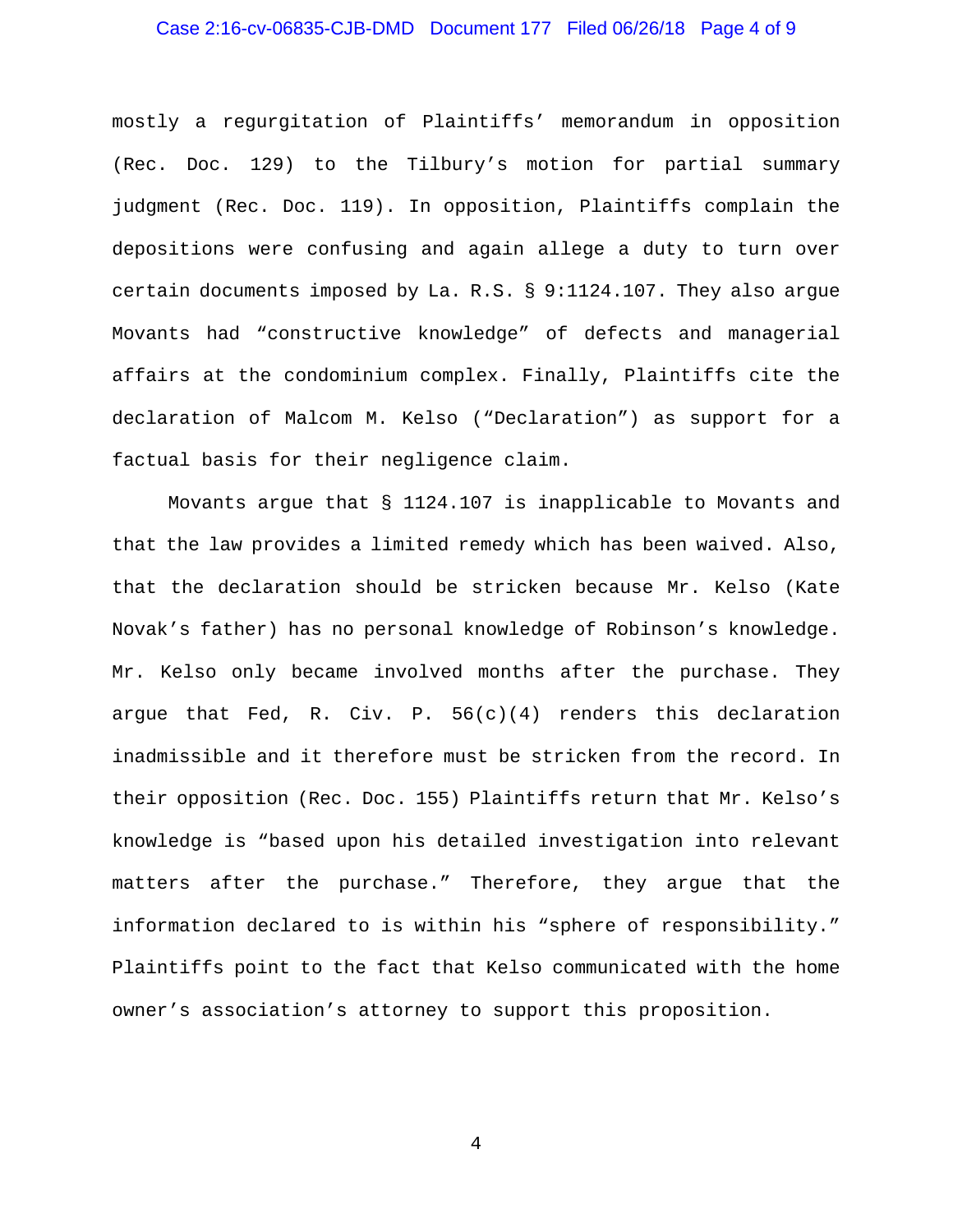## Case 2:16-cv-06835-CJB-DMD Document 177 Filed 06/26/18 Page 5 of 9

Movants argue that that the civil conspiracy allegation is subject to summary judgment because Plaintiffs admit no factual basis for that charge as well. Additionally, Plaintiffs rests their civil conspiracy cause of action on the same state law provision:

Robinson failed to obtain or provide Plaintiffs with documents described in La. R.S. § 9:1124.107. This intentional, and aimed at preventing Plaintiffs from becoming aware of the state of affairs<br>at [the condo complex], including the improper at [the condo complex], including the improper management, deferred maintenance to the common areas and structure, and the failure of the [board] to account for funds—all of which are violations of the By-laws and the LCA.

Movants counter that because a civil conspiracy requires an underlying agreement to commit a tortious act or illegal act the claim must be dismissed. Movants could not have illicitly conspired to circumvent a law they claim is inapplicable to them.

### **LEGAL STANDARD**

Summary judgment is appropriate when the pleadings, the discovery, and any affidavits show that "there is no genuine dispute as to any material fact and the movant is entitled to judgment as a matter of law." Fed. R. Civ. P. 56(a); *see also Celotex Corp. v. Catrett*, 477 U.S. 317, 322–23 (1986). All reasonable inferences are drawn in favor of the nonmoving party, but "unsupported allegations or affidavits setting forth 'ultimate or conclusory facts and conclusions of law' are insufficient to either support or defeat a motion for summary judgment." *Galindo*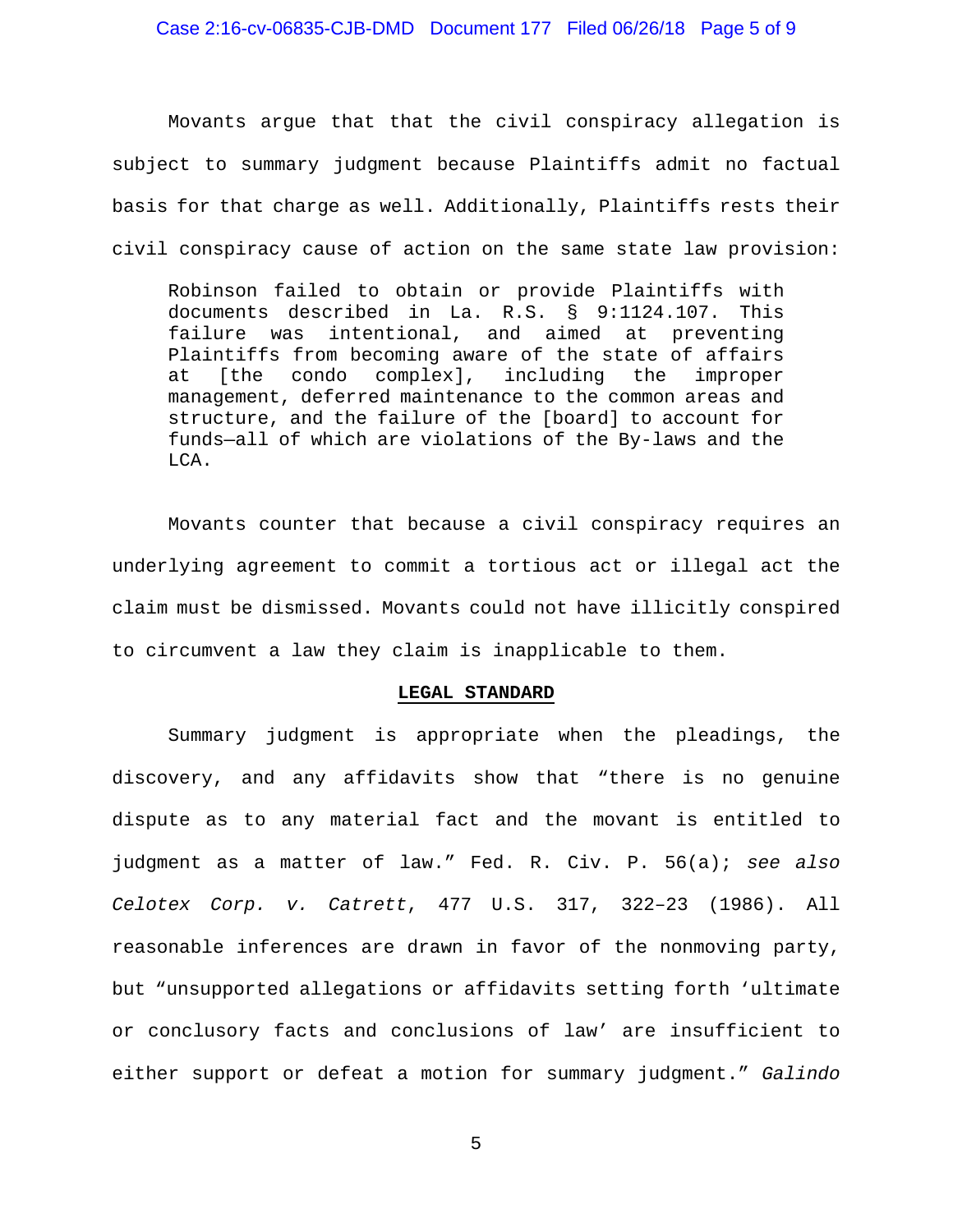### Case 2:16-cv-06835-CJB-DMD Document 177 Filed 06/26/18 Page 6 of 9

*v. Precision Am. Corp.*, 754 F.2d 1212, 1216 (5th Cir. 1985); *Little v. Liquid Air Corp.*, 37 F.3d 1069, 1075 (5th Cir. 1994).

### **DISCUSSION**

### **I.**

The Court notes at the outset that a separate Motion to Strike is unnecessary, as a "party may simply object to the material" in their motion for summary judgment. *Cutting Underwater Techs. USA, Inc. v. Eni U.S. Operating Co.*, 671 F.3d 512, 515 (5th Cir. 2012). The Court will therefore treat Movants' Motion to Strike as an additional objection pursuant to Rule  $56(c)(2)$ . If a part of a declaration fails to comply with the personal knowledge requirement, the Court will simply disregard that part. *Akin v. Q-L Investments, Inc.*, 959 F.2d 521, 531 (5th Cir. 1992).

Plaintiffs are correct that "a declaration need not specifically state that it is based on personal knowledge;" however the declaration must still "include enough factual support for a court to determine that its averments were based upon the personal knowledge of the declarant*." Gahagan v. U.S. Citizenship and Immig. Services*, 147 F. Supp. 3d 613, 621 (E.D. La. 2015). Applying this standard, it is clear that Mr. Kelso's conclusory allegation that "Robinson had actual or constructive knowledge regarding the latent defects" is an insufficient basis to withstand summary judgment. (Rec. Doc. 128-2 at 3). The allegation as to Movants' "constructive knowledge" is an obvious "conclusion of law [that]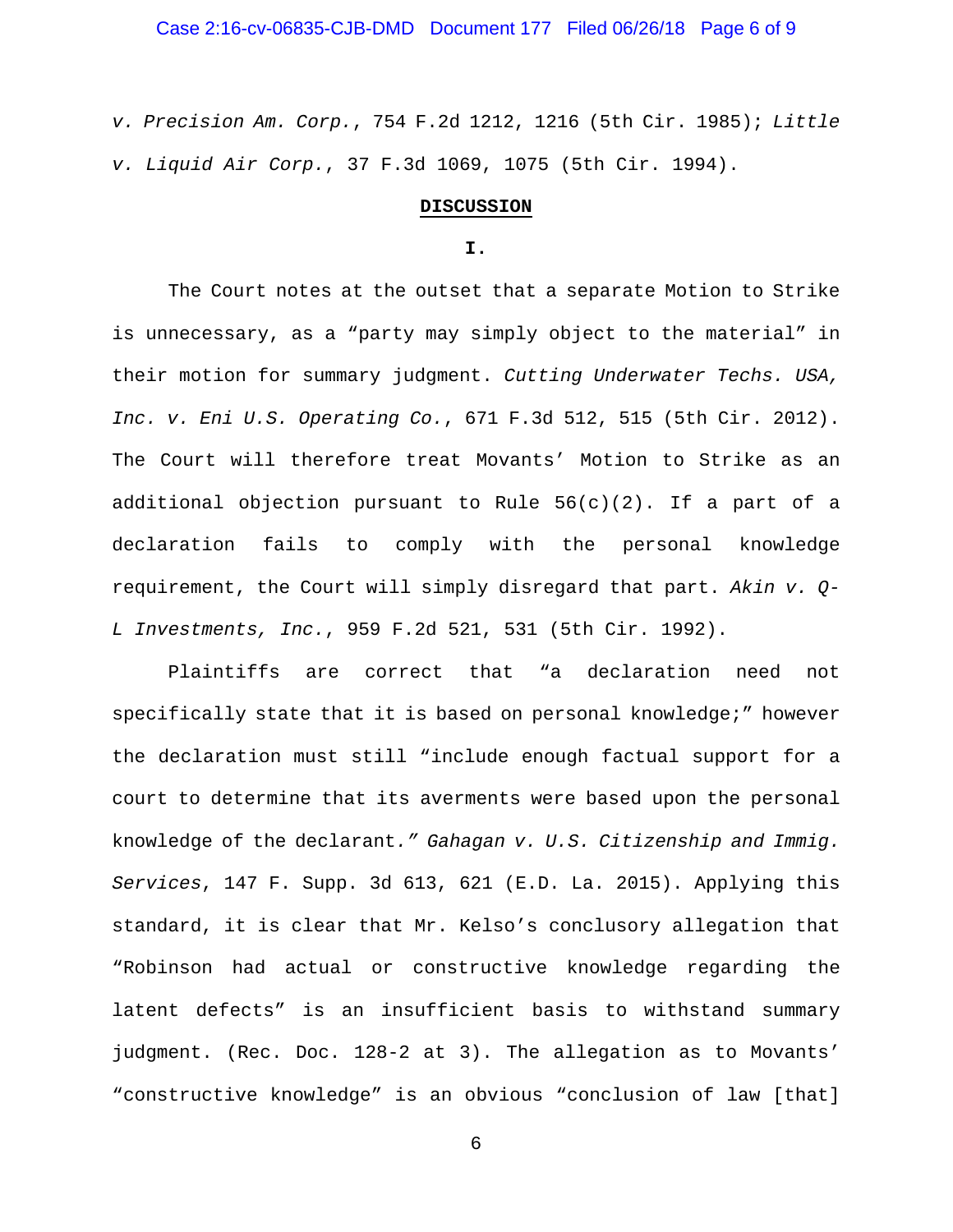## Case 2:16-cv-06835-CJB-DMD Document 177 Filed 06/26/18 Page 7 of 9

cannot be utilized on a summary-judgment motion." *Cutting Underwater Techs. USA, Inc. v. Eni U.S. Operating Co.*, 671 F.3d 512, 515 (5th Cir. 2012) (quoting 10B CHARLES ALAN WRIGHT & ARTHUR R. MILLER, FEDERAL PRACTICE AND PROCEDURE § 2738 (3d ed. 2004).

The allegation as to Movants' "actual knowledge" by Mr. Kelso is just as unconvincing, but for the reason that it is clearly mere speculation. This Court assumes for the purposes of this Order that the "post-sale investigation" by Mr. Kelso falls within his "sphere of responsibility." *See DIRECTV, Inc. v. Budden*, 420 F.3d 521, 530 (5th Cir. 2005). But, the problem is not that Mr. Kelso cannot claim his knowledge is "personal"; it is that he has no basis at all to assert that Movants failed to relay information that they possessed. Nothing in the Plaintiffs' exhibits suggest that Mr. Kelso has any more of an intimate knowledge of the Movants' knowledge or behavior than Plaintiffs themselves and Plaintiffs candidly admit they have no basis for believing Movants withheld information. Thus, these assertions by Mr. Kelso regarding what the Movants knew or may have known must be disregarded by this Court.

### **II.**

However, even if Plaintiffs cannot show that Movants possessed information that they failed to turn over, Plaintiffs could potentially survive summary judgment if Movants *should* have known information and didn't turn it over. In other words, the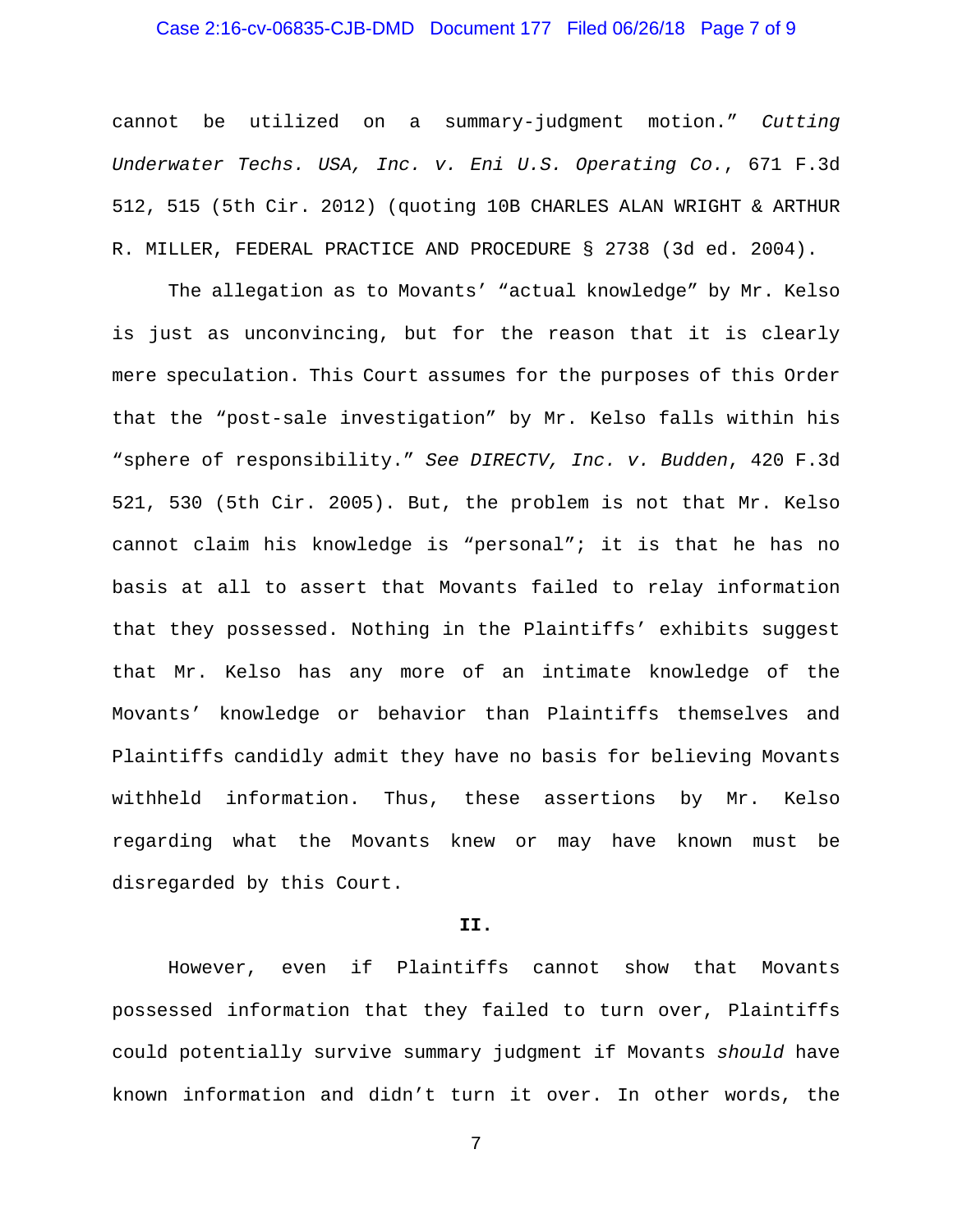## Case 2:16-cv-06835-CJB-DMD Document 177 Filed 06/26/18 Page 8 of 9

question is whether Movants were under a duty to give any information to Plaintiffs and whether Movants failed to do so. Plaintiffs say yes to both, and point to La. R.S. § 9:1124.107. But, § 1124.107 is not applicable to the Movants. That law provides:

In the event of a resale of a unit by a unit owner other than a declarant, the unit owner shall furnish to a purchaser before execution of any contract to purchase a unit, or otherwise before conveyance, a copy of the declaration other than plats and plans, the articles of incorporation or documents creating the association, the bylaws, and a certificate . . . .

La. R.S. § 9:1124.107(A) (emphasis added). By its own terms, any duty created by the provision is imposed on the seller and not the purchaser's real estate agent. Therefore, that law cannot be the basis for a claim of conspiracy or negligence against Movants for failing to turn over information.

Furthermore, the realtor's basic "duty to relay accurate information about the property," *Cousins v. Realty Ventures, Inc.*, No. 01–1223. (La. App. 5th Cir. 1/14/03), 844 So. 2d 860, 869, is little more than a duty to pass on the information it actually possesses. *See Braydon v. Melancon*, No. 83-1407 (La. App. 1st Cir. 12/28/84), 462 So. 2d 262, 263 (finding no duty breached where realtor informed buyers that property had not flooded, when it in